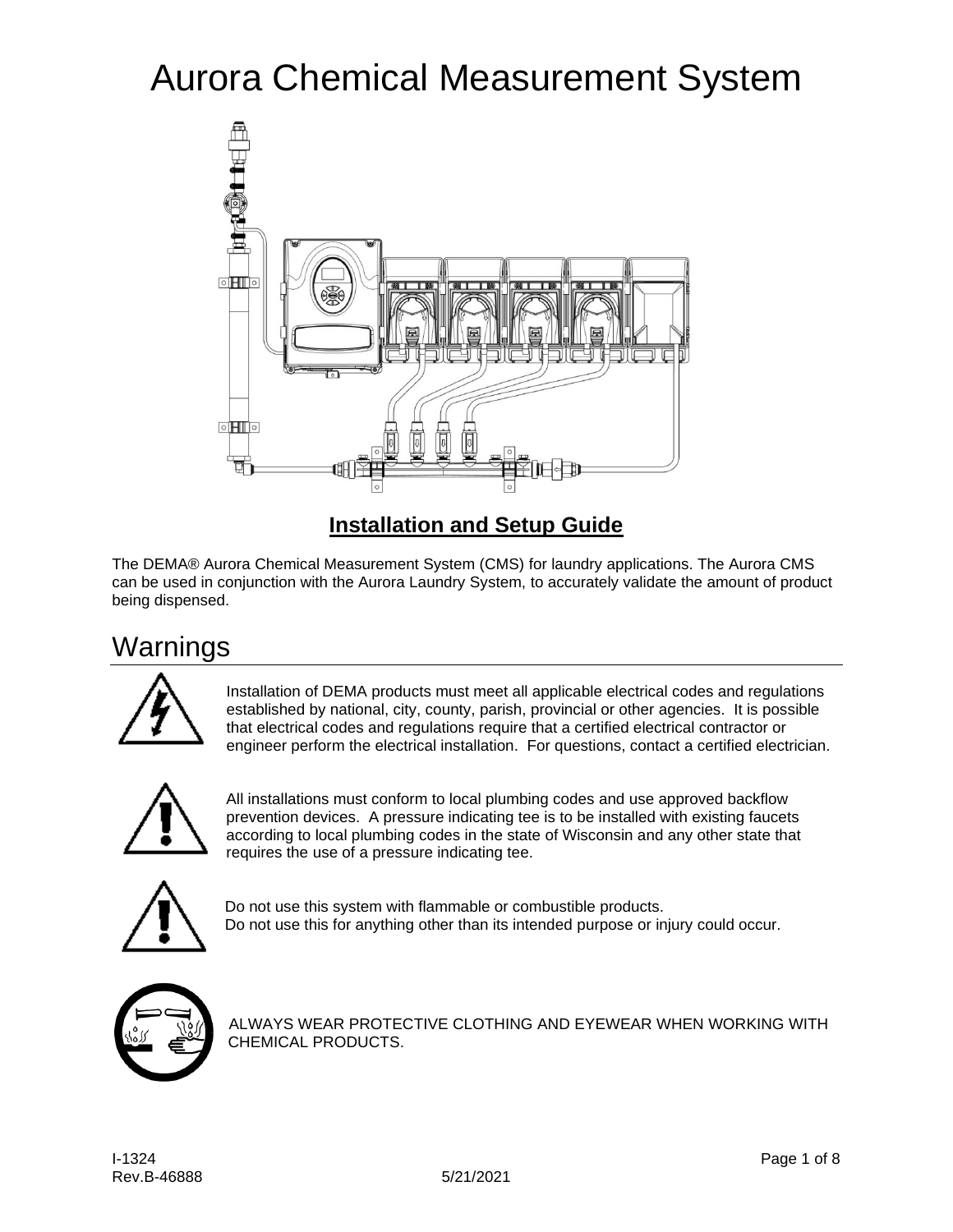## Installation



**WARNING:** INSTALLATION OF DEMA PRODUCTS MUST MEET ALL APPLICABLE ELECTRICAL CODES AND REGULATIONS ESTABLISHED BY NATIONAL, CITY, COUNTY, PARISH, PROVINCIAL OR OTHER AGENCIES. IT IS POSSIBLE THAT ELECTRICAL CODES AND REGULATIONS REQUIRE THAT A CERTIFIED ELECTRICAL CONTRACTOR OR ENGINEER PERFORM THE ELECTRICAL INSTALLATION. FOR QUESTIONS, CONTACT A CERTIFIED ELECTRICIAN.

- 1. Determine a suitable location to mount the Aurora CMS. The following should be considered:
	- a. Install the accumulator assembly vertically, by using the flow direction label attach to the unit.
	- b. The viscosity of the chemical may affect the Aurora CMS's performance. Longer distances of the chemical pick-up tubing may require larger diameter inlet tubing.
	- c. Attach the outlet of the flush manifold to the inlet of the accumulator assembly. Use LDPE tubing that is no longer than 12" in length, to connect the manifold to the accumulator. The LDPE tubing should be cut long enough to make a good connection between the two JG fittings, but not too that it bends or kinks.
	- d. Connect and screw the communication cable to the flow meter, and plug the other end into the out of product sensor, pump #10; on the Aurora control board of the Pump Driver assembly.
	- e. Run the outlet tubing from the accumulator to the laundry machine.
- 2. Prime pumps and flush to remove air from the chemical/flush lines, and to check for leaks. If there are none, then proceed with programing the unit.



Rev.B-46888 5/21/2021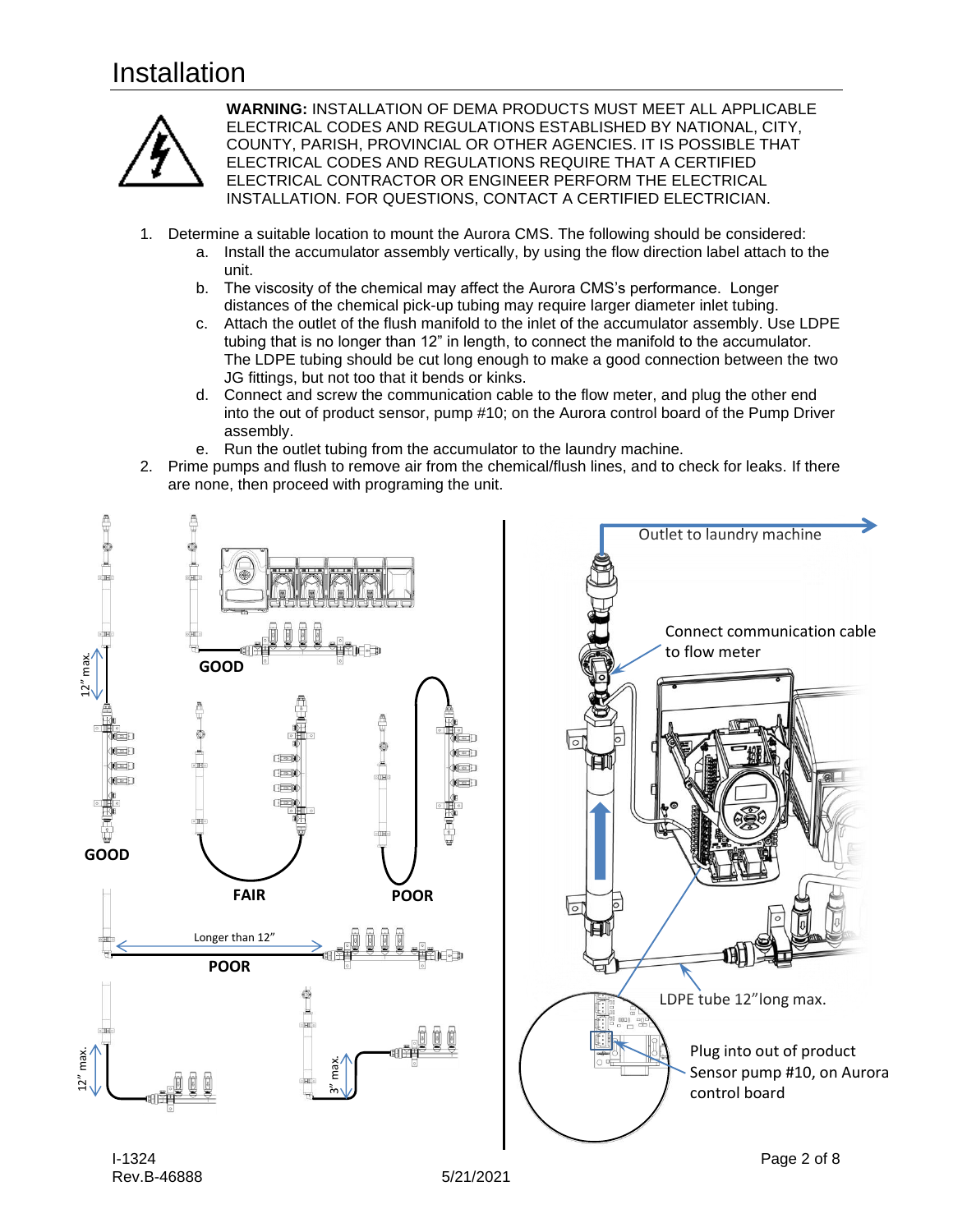The Aurora CMS can only be programmed via the Pro-Access; programming via the DEMA is currently being developed.

#### **Programming with Pro-Access**

The Pro-Access has six buttons and the graphical LCD display that allows easy programming. The button arrangement consist of an enter button, navigational and selection arrow buttons and a return/back button.

- Enter button Use this to enter the various programming screens and to save value or setting changes
- Navigational arrow buttons Use these to navigate through the programming screens and selecting values or setting opportunities
- Return/Back button Use this to return to previous screens

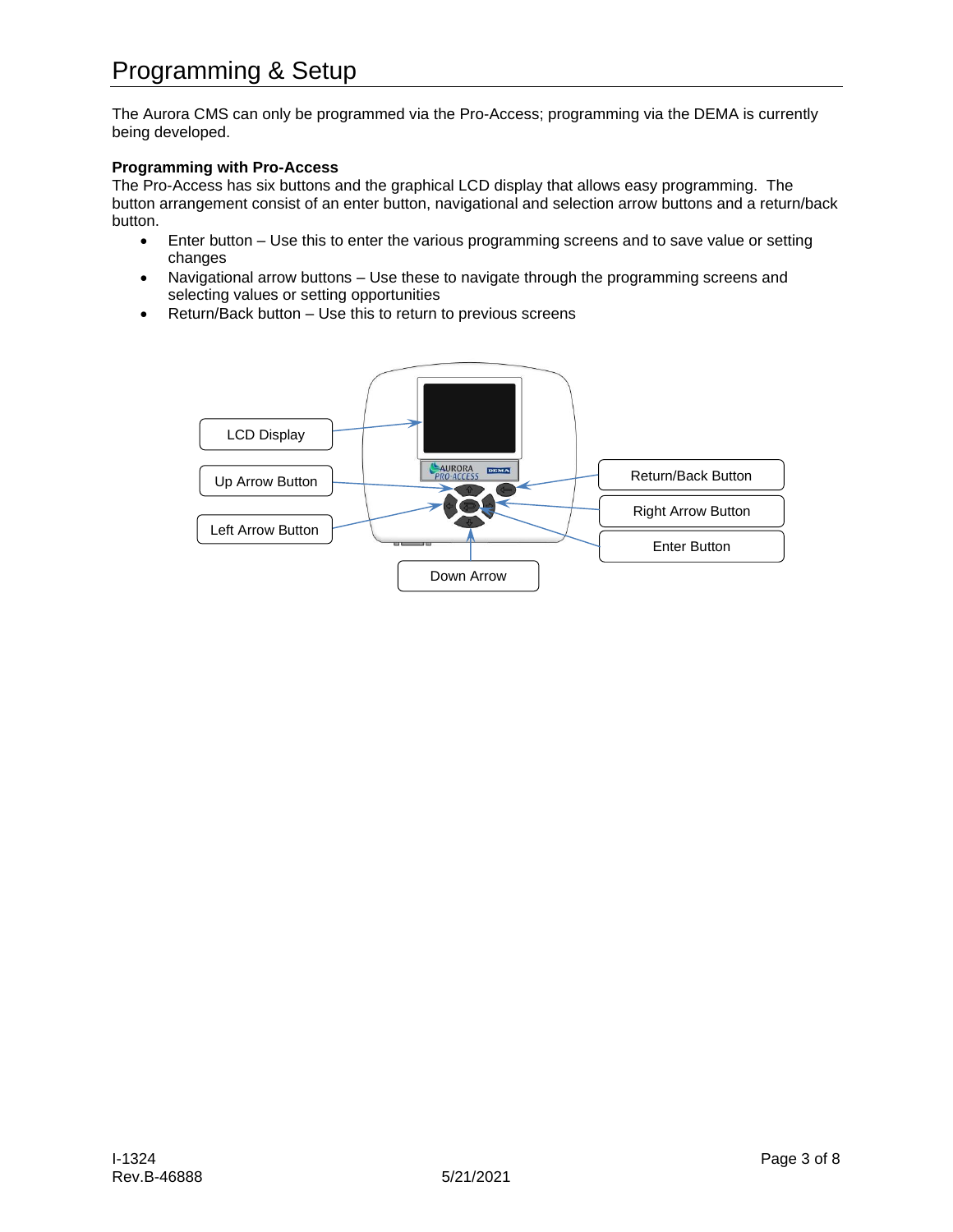**Idle Screen** – Status of any Aurora pump stands that are connected to the Pro-Access. This includes current formula and any active chemical pumps or flush. Each Pro-Access will support up to 8 Aurora pump stands.

Press Enter to access programming.

**Language Screen** – Select desired language and press Enter.

**Passcode Screen** – Enter the passcode and press Enter.

**Select Pump Stand Screen** – The various Aurora pump stands will be listed on the left side. Highlight the desired pump stand and press Enter. Pro-Access Configuration, Find Pump Stands, and Resort and Clear the list can be accessed by highlighting and pressing Enter.

**Aurora Pump Stand** – Allows full programming and setup for the Aurora Pump Stand.

• Select Pump Stand Configuration

**Flushes/ Flow Meter** – Select Flow Meter (The box should be filled, indicating that the Flow Meter has been selected.)

Check This Box.











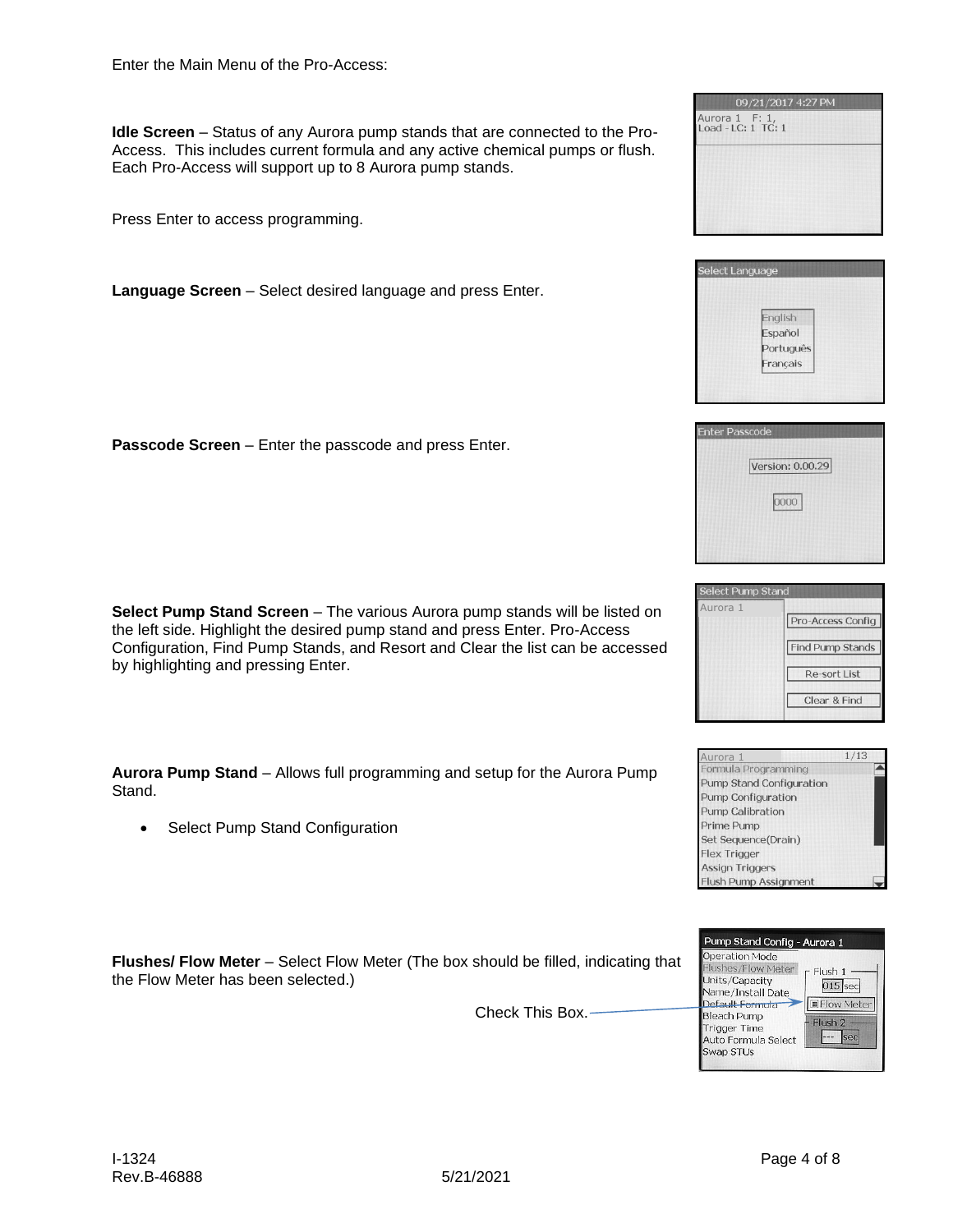**Units/ Capacity** – Select Ounces or milliliters for the amount of product you to dispense. The capacity of the accumulator is 5 oz. The Aurora System must be set in ounces or milliliters. Make sure the pumps are primed, the system is now ready.

To verify or calibrate the flow meter, perform the following steps. Select the screen:

**Flow Meter Check/ Calibrate –** (Select Check/Calibrate)

- Check/ Calibrate
- No (exit)
- Reset Calibration

(Select Check/Calibrate)

**Check/ Calibrate** – Verifies the calibration that comes set from the factory.

Select all pumps & flush primed and short tube attached.

This is to collect the sample of product that from the accumulator.

For the next portion of the setup, you will need a short length of LDPE tubing (12"-24") to connect to the JG fitting of the accumulator assembly. This will be used to drain the system during the Pre-Flush.

Flow Meter - Aurora 1

Flow Meter - Aurora 1

 $\sum_{4.0}^{\text{select}}$ 

A pre-flush is required before

Choose the pump to calibrate.

Selected pump will dispense

pumping chemical.

Short tube in drain Pre-Flush Back

 $\sqrt{\frac{Pump}{I}}$  01 1-14  $\sqrt{\frac{Pbr}{I}}$  Break ■ Tube in graduated cylinder Run Pump Back

#### **Note: A Pre-flush is required before pumping chemical. Point or direct the short tube to the drain!**

Check: Short tube in drain, then select Pre-Flush. DO NOT point the short tube at yourself or anyone while performing a Pre-Flush. After the Pre-Flush, you will be allowed to choose the pump you want to calibrate. It will dispense 4 oz. Place the short tube into a graduated cylinder or a container to collect and measure the dispensed chemical.

- Check Tube in graduated cylinder
- Select Run Pump



Flow Meter - Aurora 1

Flow Meter - Aurora 1

≨.

Running pre-flush

Stop

Dispensing chemical

Stop

Aurora 1

Formula Programming Pump Stand Configuration Pump Configuration Pump Calibration Prime Pump

Assign Triggers Flush Pump Assignment Copy Configuration

Flow Meter Check/Calibrate



 $6/12$ 

| Check/Calibrate          | Short tube attached |
|--------------------------|---------------------|
| No (exit)                | Continue            |
| <b>Reset Calibration</b> | <b>Back</b>         |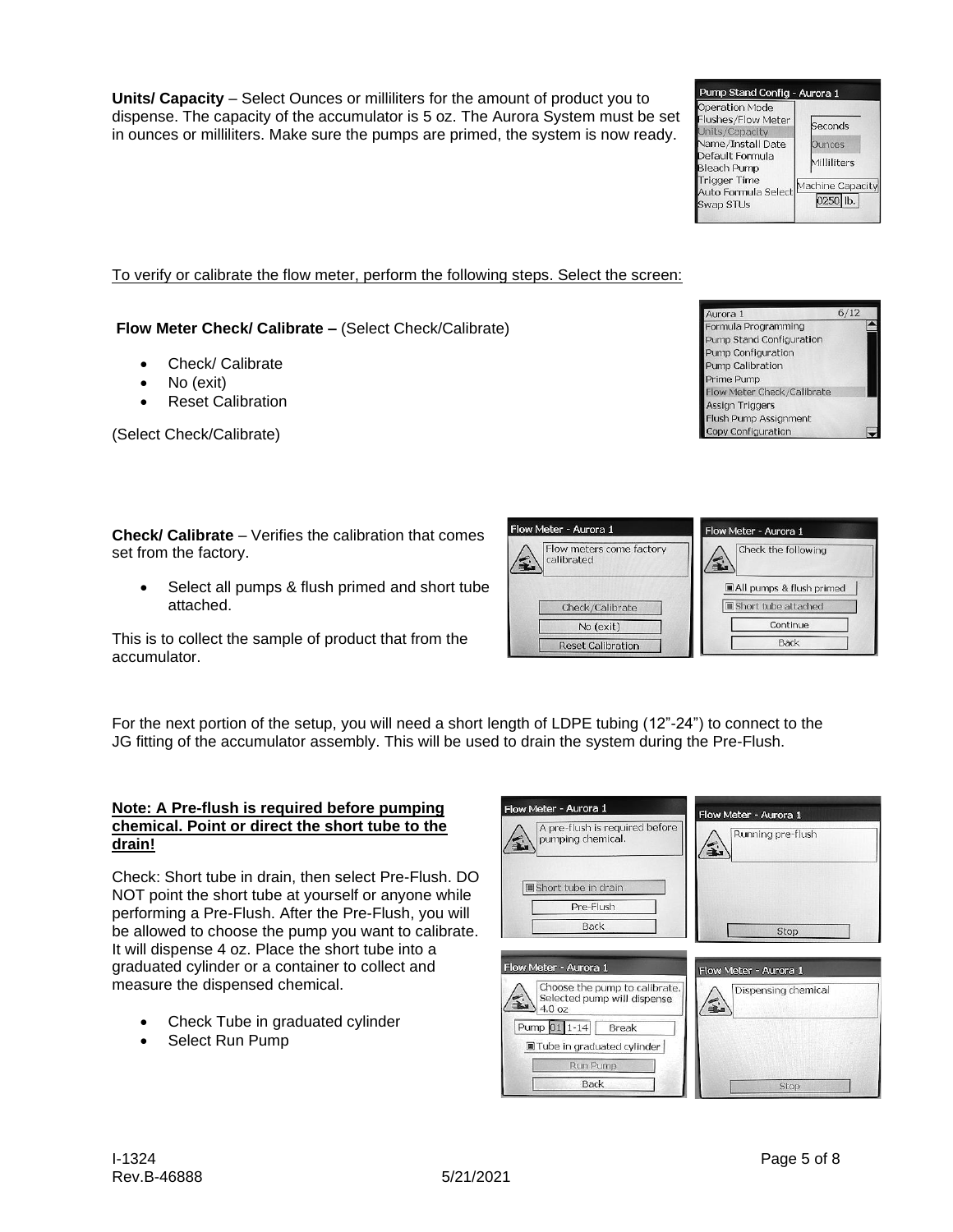When the system has completed the run time, it will stop. It will ask if it dispensed 4 oz.?

If so, select: Yes (in range). If not, select No (out of range).



If you select No, it will allow you to enter the measured volume collected. This will set a new calibration factor into the system. It will ask you to perform a post-flush.

- Check short tube in drain
- Select Flush (approximately 14 seconds runtime)





At this point you would re-run the calibration for that pump, and it should dispense 4 oz.

You would perform the post-flush, and then choose to select the next pump to be calibrated or end the calibration process.

| Flow Meter - Aurora 1     | Flow Meter - Aurora 1     |  |
|---------------------------|---------------------------|--|
| Did pump dispense 4.0 oz? | Did pump dispense 4.0 oz? |  |
|                           | Check complete. No chang  |  |
| Yes (in range)            | Yes (in range)            |  |
| No (out of range)         | No (out of range)         |  |

**Reset Calibration** – This function will allow you to reset all the pumps or select a particular pump to be calibrated.

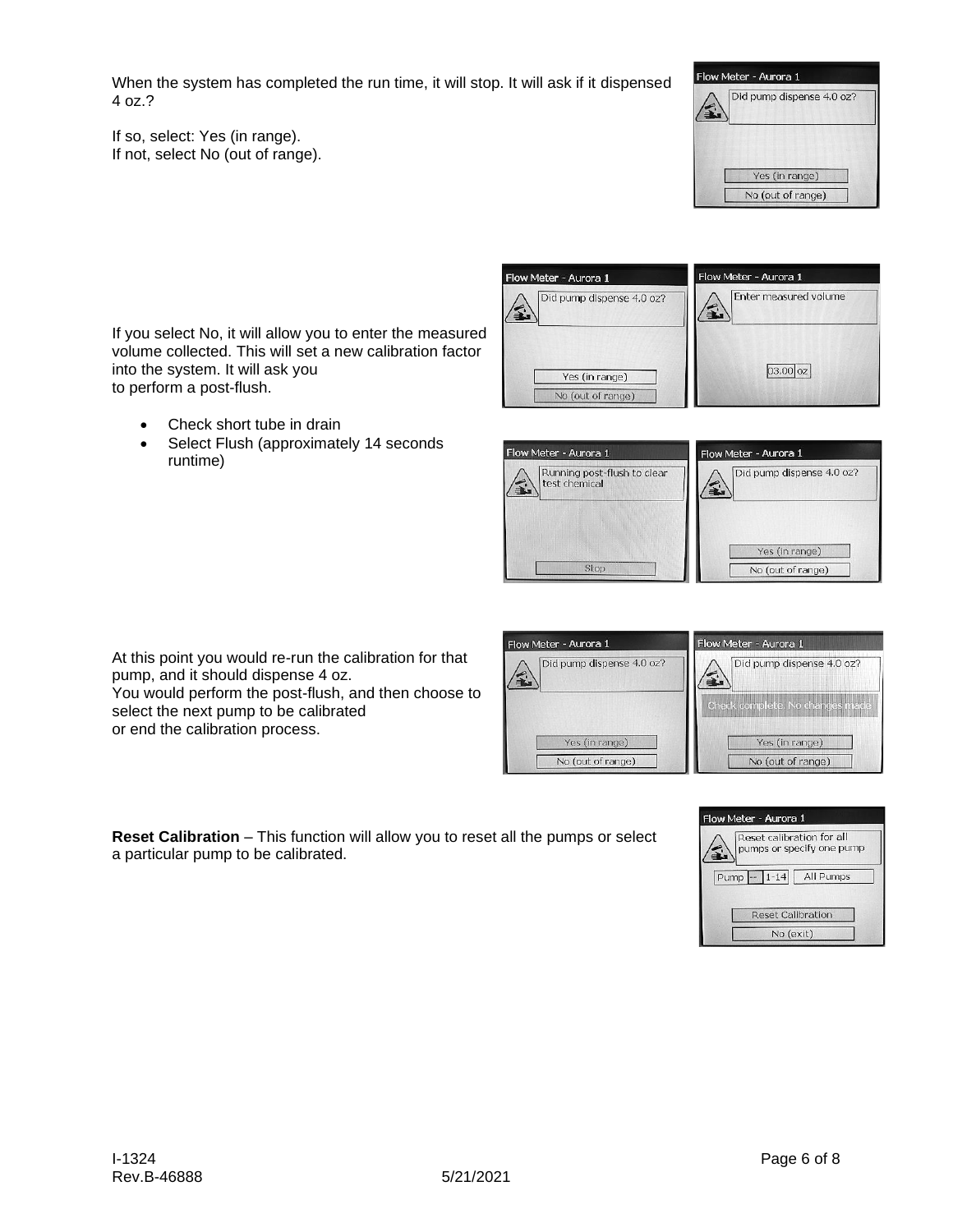**No Prod/Low Flow –** This alarm message will appear and sound to notify you that no or low amounts of product is being dispensed. Some of the reasons are listed below:

- Pump cover not installed properly
- Squeeze tube worn to end of life
- Blockage in chemical lines or flow meter
- Out of chemical product

### *Parts List*





| <b>Aurora Flow Meter Parts List</b> |                      |                                         |
|-------------------------------------|----------------------|-----------------------------------------|
| Item<br>No.                         | <b>DEMA Part No.</b> | <b>Description</b>                      |
|                                     | 58.104.4             | Fitting JG elbow 3/8 x 3/8 MNPT         |
| 2                                   | 86.100.22            | Accumulator w/ end caps                 |
| 3                                   | 95.22                | Conduit clamp 3/4"                      |
| 4                                   | 76.2.14              | Hose clamp                              |
| 5                                   | 66.98.10             | Braided tubing, 3/8" id. X 2" long      |
| 6                                   | 41.212.1             | Flow meter kit                          |
| $\overline{7}$                      | 66.119.31            | Hose barb, 3/8" id. x 3/8 MNPT          |
| 8                                   | 95.23                | Check valve 3/8 NPT                     |
| 9                                   | 58.103.4             | Straight JG fitting 3/8" od. X 3/8 MNPT |
|                                     | 66.119.19            | Hose barb, 1/2" id. x 3/8 MNPT          |
| 10                                  | 41.051.1             | Flow meter power cable                  |